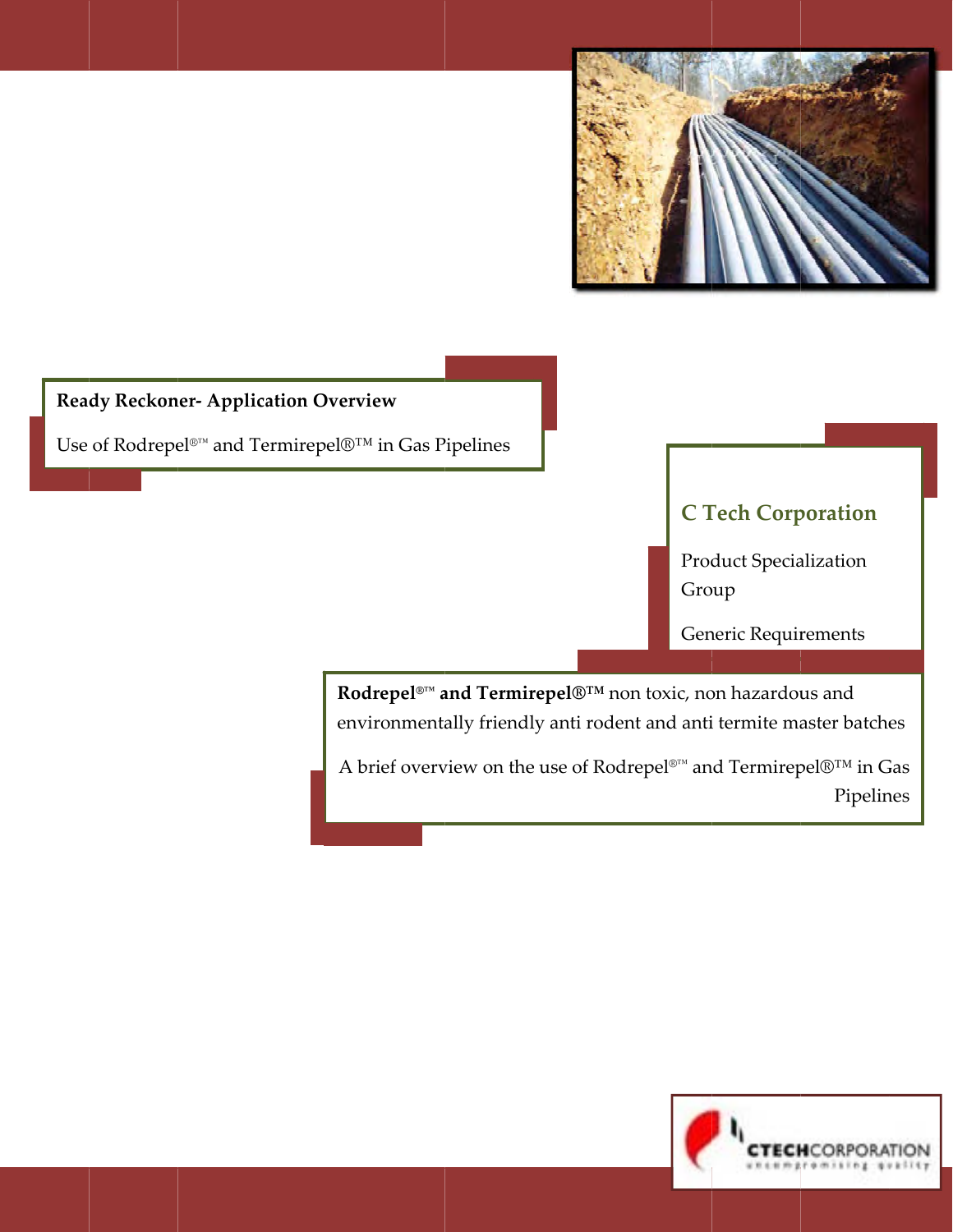### **TECHNICAL NOTE**

## **RODREPEL<sup>®™</sup> AND TERMIREPEL®™ FOR GAS PIPELINES**

Rodrepel<sup>®™</sup> and Termirepel®™ are non- toxic, non-hazardous, environmentally safe additives specially developed for use as master batches in polymeric applications as well as in coating applications.



 $\overline{2}$ 

Rodrepel<br/>®™ and Termirepel®™ do not kill but keep the pests away by making use of the sensory mechanisms. They are products of

Green Technology and are applicable for a variety of uses in a multitude of sectors.

They are broad spectrum aversives adept at repelling all species of rodents and termites as well as about 600 species of pests including caterpillars, red and black ants, aphids, leafhoppers, beetles, mites, leaf borers and many more.

Polymeric gas pipelines are prone to damage from rodents and termites. Rodents cause large scale damage due to their constant gnawing. Termites and other insects due to their large numbers can cause breaks and abrasions in the gas pipes. Buried gas distribution pipelines especially are frequently affected by subterranean termites. The consequences of this damage can be severe if there is leakage of the gas.

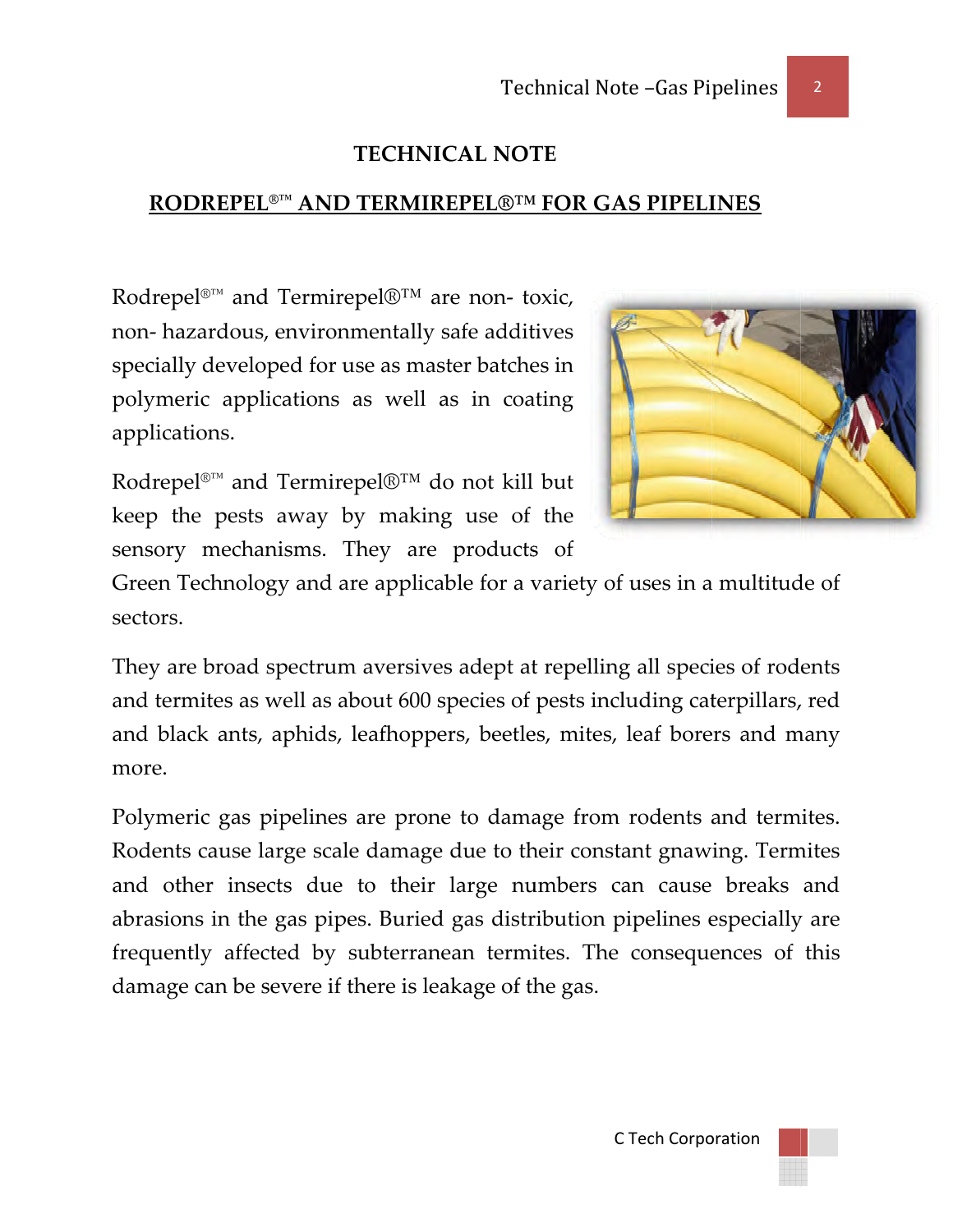# ❖ LOSSES DUE TO RODENT AND TERMITE ATTACK IN GAS **PIPELINES**

Rodents and termites are one of the major causes of polymer damage. Rodents are attracted to polymers due to their sweet smell and their tendency to continuously gnaw. Every year hundreds of breaks in gas pipelines are reported. This can be dangerous if there are leaks in the pipelines.

Gas transfer is disturbed by chewing of gas tubing and pipelines. Timesonline, UK News,



3

had reported an incident in which gnawing rodents were to blame for the death of an old woman in a massive explosion that destroyed her home. They rodents had gnawed through the kitchen pipes, causing a gas build-



during extrusion.

up.

The rodenticides current and termiticides used are toxic and do not effectively solve the pest problem. Also their toxic and harmful nature prevents their use in a variety of applications. They cannot be extruded into the pipes due to their toxic nature and difficulty

Also they pose a threat to workers on the shop floor due to the toxic fumes released during processing of the toxic pesticides with the polymers.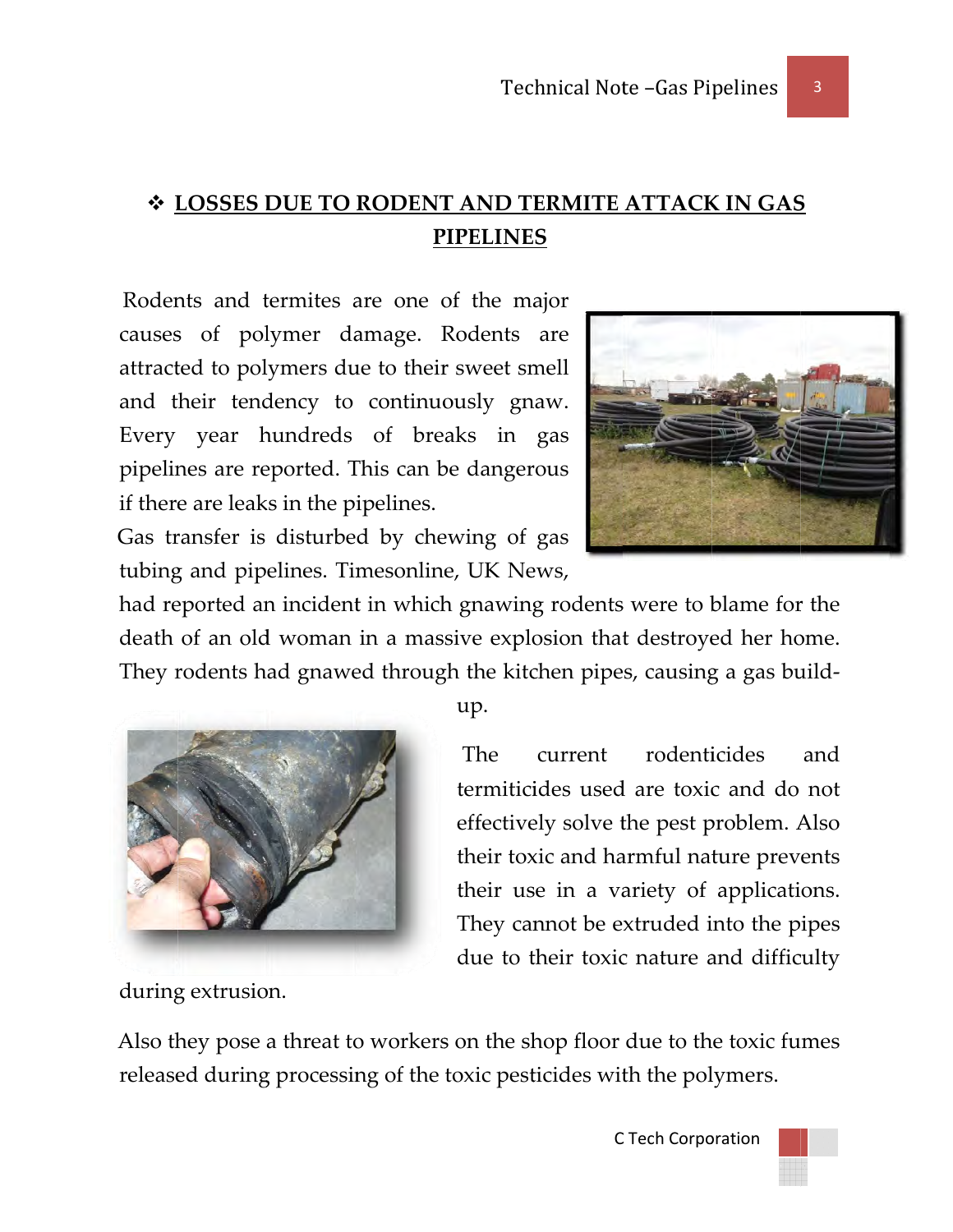Thus there is a need to effectively protect polymeric gas pipelines against damage by rodents, termites and other insects.

### **SALIENT FEATURES**

- Non-toxic
- Non-hazardous
- Environmentally safe
- Acts as an aversive
- Large life span of 5-40 years
- Thermally stable at temperatures as high as 1400 oC
- Does not leach into Groundwater and soil
- Does not volatize
- No harmful fumes
- Available as a LDPE and EVA masterbatch
- Can be customized according to customer requirement
- Inert in the polymer matrix
- Does not degrade in soil
- Chemically Stable
- Hazardous polymerization not likely to occur
- Not harmful if accidently inhaled or ingested
- Safe to add in pipes used for drinking water

## **THERMAL STABILITY**

Most of the termiticides and pesticides used volatize at high temperatures releasing harmful fumes. As temperature increases, vapour hazards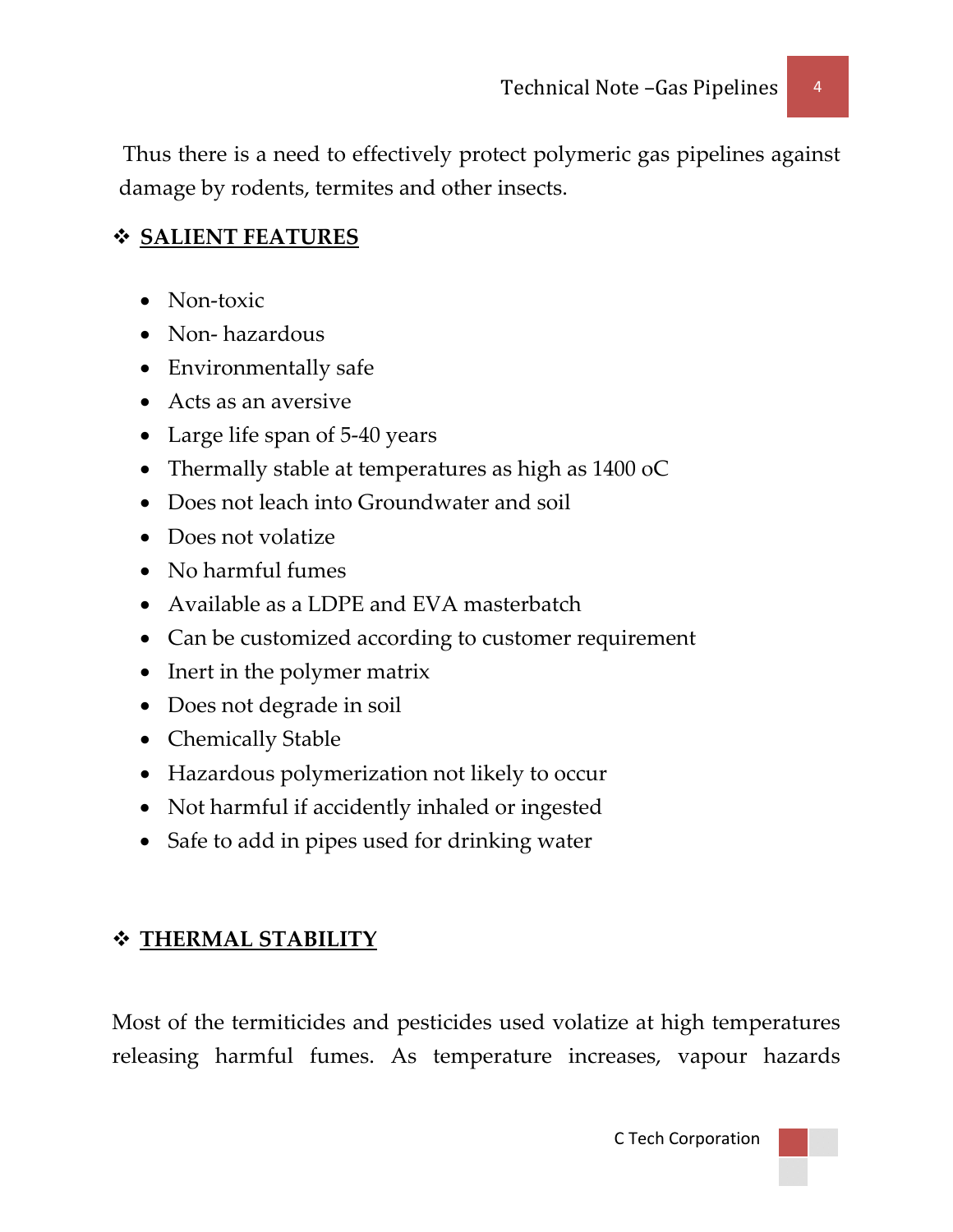increase. The vapors from many pesticides increase three to four times for each 10 C increase in temperature.

Rodrepel®™ and Termirepel®™ are designed to withstand the high temperature of polymer processing. Rodrepel®™ and Termirepel®™ are stable up to 1400 C and hence are safe to use in severe temperature conditions.

Thus they can safely be used even in high temperature applications like polymer processing with complete stability.



#### **The thermal instability of commonly used pesticides**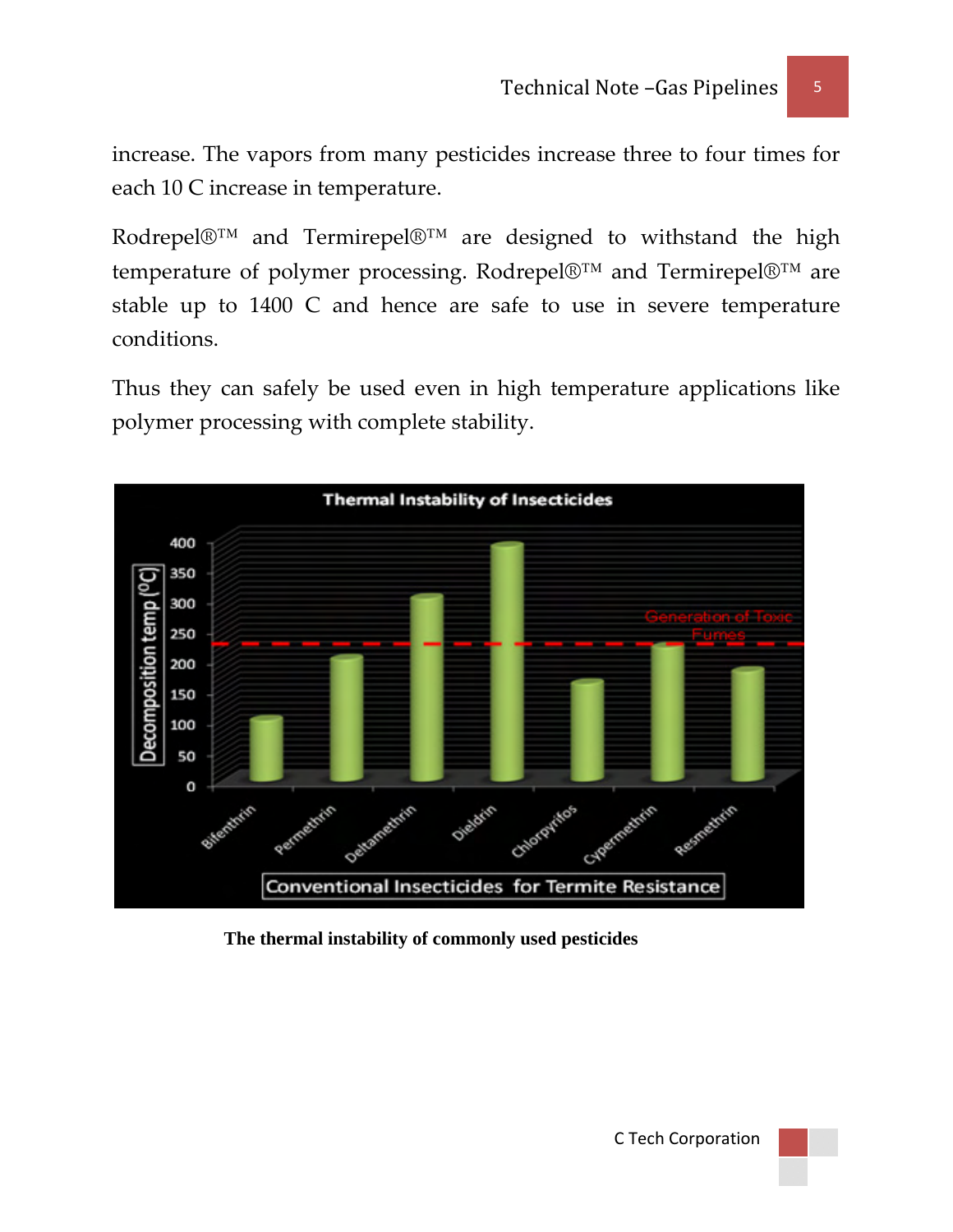### **NON‐TOXICITY**

The Lethal Dose and Lethal Concentration are used to determine the toxicity of most chemicals. The testing is mostly done with rodents and mice. The LD50 is a method to measure the toxicity of a material. It is the amount of a chemical substance per 100 grams or per kilogram of the weight of the test animals that would cause the death of half (50%) of the test species.

substance is enough to cause toxic effects. Rodrepel®™ has a very high D50 value thus showing its non toxic nature. L Lower the LD50 value, higher is the toxicity as lesser quantity of the

![](_page_5_Figure_4.jpeg)

The non-toxicity of Rodrepel<sup>®™</sup> when compared with harmful rodenticides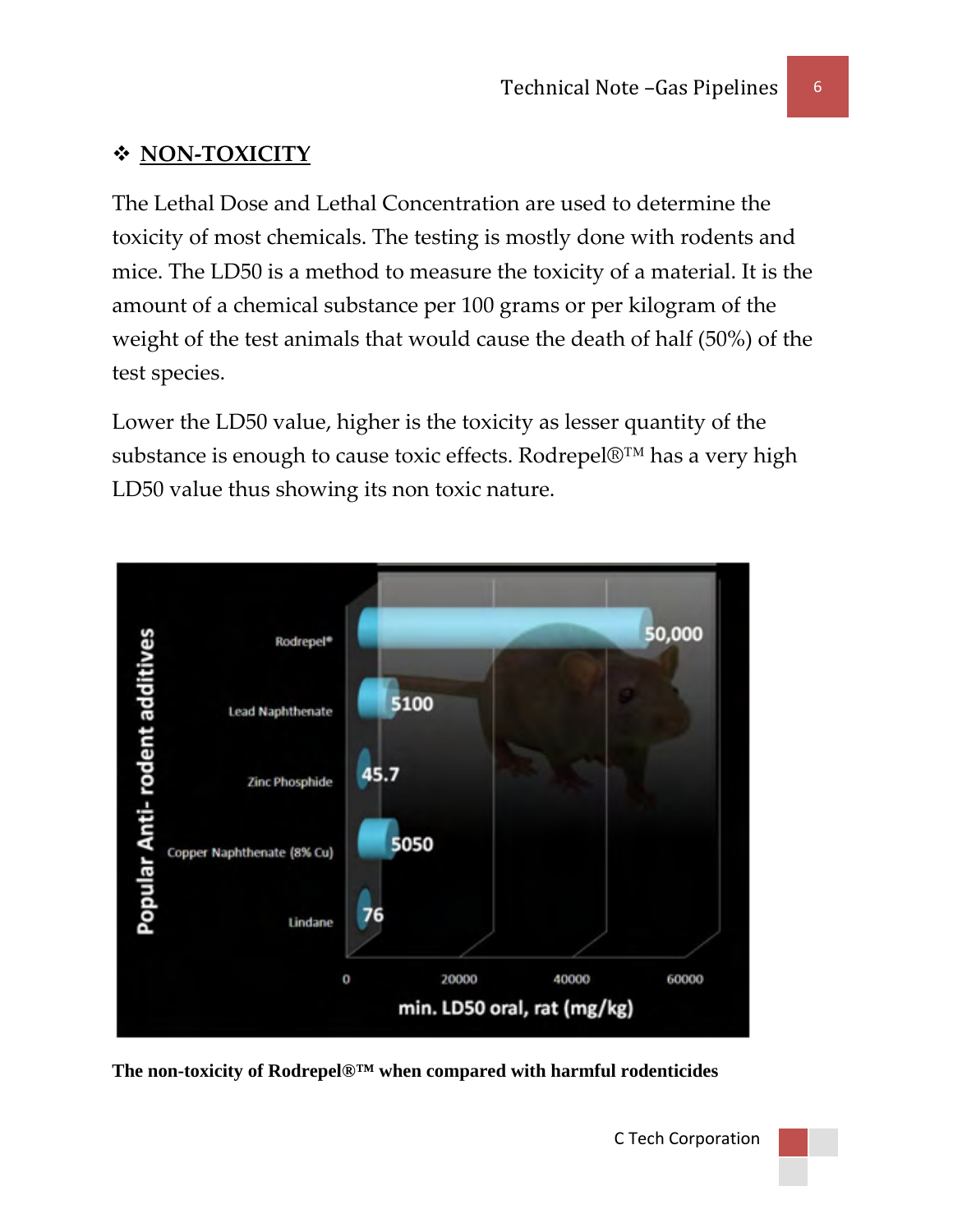![](_page_6_Figure_1.jpeg)

 **Higher the LD50 value, lower is the toxicity** 

## **CRITICAL PARAMETERS**

| Sr. | Property      | <b>Test</b>                    | Limits prescribed                                                       |
|-----|---------------|--------------------------------|-------------------------------------------------------------------------|
| No. |               |                                |                                                                         |
| 1.  | Effectiveness | Anti-rodent<br>anti-<br>and    | Weight $loss < 2\%$                                                     |
|     |               | termite<br>testing<br>for      | Average gnawing factor < 0.02                                           |
|     |               | evaluating the bioefficacy of  |                                                                         |
|     |               | finished<br>the<br>sample      |                                                                         |
|     |               | comprising of Rodrepel®™       |                                                                         |
|     |               | and Termirepel®™               |                                                                         |
| 2.  | Non toxicity  | LD50<br>for<br>Oral<br>tests   | Oral<br>LD50<br>Acute<br>(rat)<br>$\geq$                                |
|     |               | evaluating the toxicity of     | $8000$ mg/ $kg$                                                         |
|     |               | the masterbatch                |                                                                         |
| 3.  | life<br>Long  | Accelerated<br>ageing<br>tests | Weight $loss < 3\%$<br>Average                                          |
|     | span          |                                | followed by anti-rodent and $\vert$ gnawing factor $\vert$ 0.025 ( Here |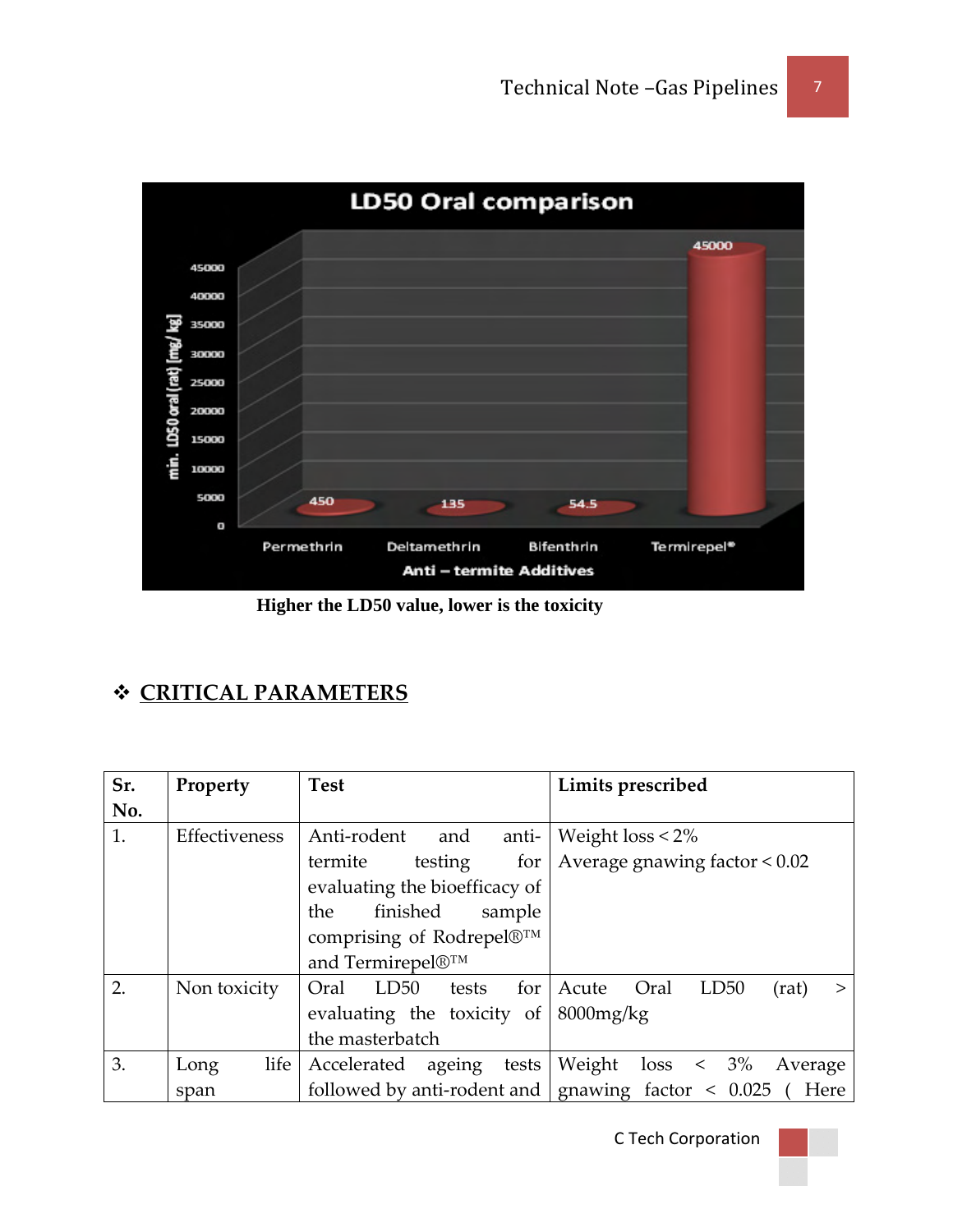|  |                           |  | anti-termite bioefficacy test   initial weight would be the weight  |
|--|---------------------------|--|---------------------------------------------------------------------|
|  |                           |  | to check the rodent and of the aged cable sample)                   |
|  | termite repellence of the |  |                                                                     |
|  | aged cables               |  |                                                                     |
|  |                           |  | Compatibility Testing to check the The master batches are specially |
|  |                           |  | compatibility of the developed for use in polymeric                 |
|  |                           |  | aversive masterbatch with applications and hence are                |
|  |                           |  | the polymeric material of perfectly compatible with the gas         |
|  | the gas cables.           |  | pipelines                                                           |

### 

Rodrepel $\mathbb{D}^{TM}$  and Termirepel $\mathbb{D}^{TM}$  can be customized for use for a variety of applications

### **Polymeric Gas Pipelines**

Sensitive applications such as gas transfer are disrupted due to gnawing on of rubber gas tubing and pipelines by rodents and damage by termites. It is dangerous since the gas is odourless and colourless. This has now compelled the pipeline and rubber tubing manufacturers to fabricate products, with antirodent and anti-termite properties, complying with government specifications.

![](_page_7_Picture_6.jpeg)

Rodrepel®™ and Termirepel®™ can be incorporated

into the gas tubing to protect them against damage from pests. These products being inert do not affect the gas in any way.

They are completely inert in the polymer matrix apart from performing their primary function of acting as an aversive.

8